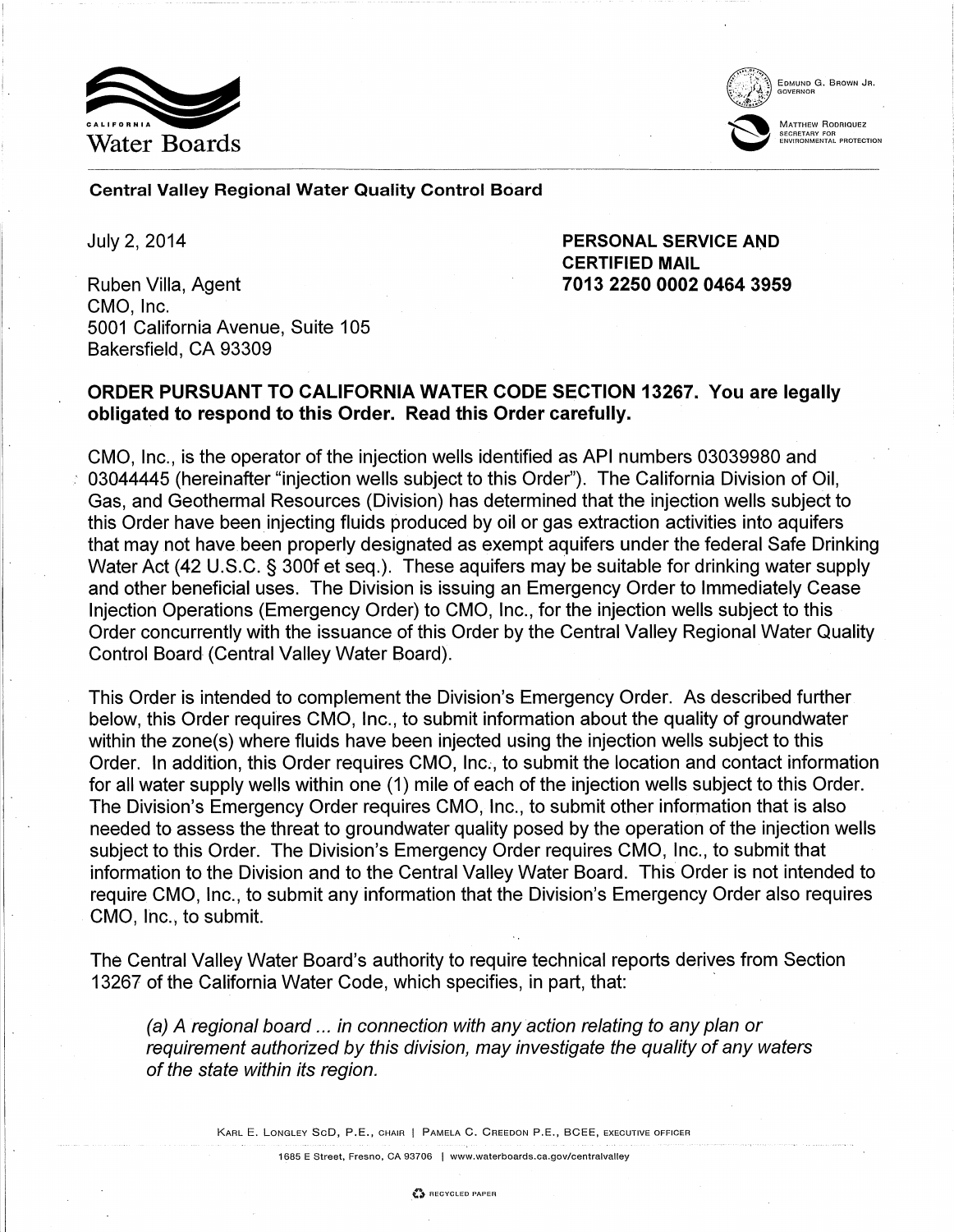(b)(1) In conducting an investigation specified in subdivision (a), the regional board may require that any person who has discharged, discharges, or is suspected of having discharged or discharging, or who proposes to discharge waste within its region... that could affect the quality of waters within its region shall furnish, under penalty of perjury, technical or monitoring program reports which the regional board requires. The burden, including costs, of these reports shall bear a reasonable relationship to the need for the report and the benefits to be obtained from the reports. In requiring those reports, the regional board shall provide the person with a written explanation with regard to the need for the reports, and shall identify the evidence that supports requiring that person to provide the reports.

The Central Valley Water Board is concerned about the potential threat to human health and potential impacts to water quality posed by the discharge of waste associated with the injection of fluids into aquifers that were not properly designated as exempt aquifers under the federal Safe Drinking Water Act and that may be suitable for drinking water supply and other beneficial uses. The technical information and reports required by this Order are necessary to assess the potential threat to human health and potential impacts to water quality. The need to understand the potential threat to human health and potential impacts to water quality justifies the need for the information and reports required by this Order. Based on the nature and possible consequences of the discharges of waste, the burden of providing the required information, including reporting costs, bears a reasonable relationship to the need for the report, and the benefits to be obtained. CMO, Inc., is required to submit this information and reports because it is the operator of the injection wells subject to this Order.

### Under the authority of California Water Code section 13267, the Central Valley Water Board hereby orders CMO, Inc., to:

1. By 11 July 2014, submit a work plan that adequately describes the procedures to collect a representative groundwater sample from the injection zone(s) for each of the injection wells subject to this Order. By 1 August 2014, submit a technical report with the analyses of each of the groundwater samples, in accordance with the water quality analysis and reporting requirements contained in Attachment A to this Order.

Note: If a representative sample cannot feasibly be collected from one or more of the injection zones for any of the injection wells subject to this Order within the required timeframe (e.g., due to constraints posed by the design of the injection well), then by 18 July 2014, submit a technical report demonstrating that collection of a representative sample from those injection zones is not feasible within the required timeframe, and proposing an alternative sampling procedure and expeditious time schedule for obtaining a representative sample of groundwater from those injection zones. Alternative sampling procedures and time schedules are subject to approval by the Assistant Executive Officer of the Central Valley Water Board.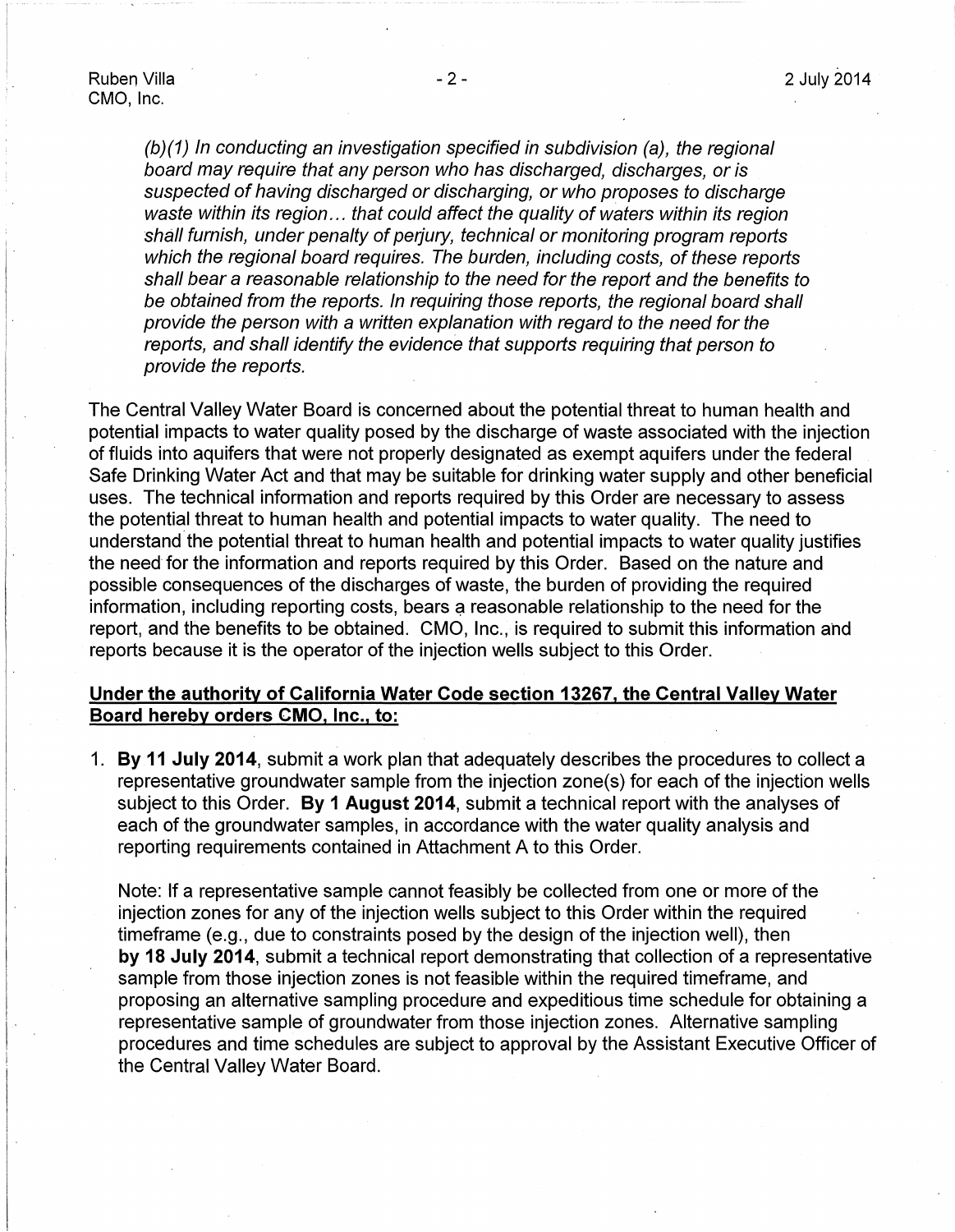Ruben Villa CMO, Inc.

- 2. **By 1 August 2014,** submit all previously-obtained analytical data for fluid samples collected from any injection zones within one (1) mile of each of the injection wells subject to this Order.
- 3. **By 1 August 2014,** submit a technical report containing the following:
	- A. A list and location map of all water supply wells within one mile of each injection well subject to this Order.
	- B. All available information for each identified water supply well, including the well owner name and contact information; type of well (i.e., domestic, irrigation, industrial, etc.); status (i.e., active, idle, etc.); well construction; borehole geophysical logs; and all analytical results for any water sample(s) collected from each water supply well. Notify Central Valley Water Board staff within 24 hours upon determination that any water supply well information cannot be obtained from the California Department of Water Resources because it is confidential.

Submissions pursuant to this Order must include the following statement signed by an authorized representative of CMO, Inc.:

"/ certify under penalty of Jaw that I have personally examined and am familiar with the information submitted in this document and all attachments and that, based on my inquiry of those individuals immediately responsible for obtaining the information, I believe that the information is true, accurate, and complete. I am aware that there are significant penalties for submitting false information, including the possibility of fine and imprisonment."

The failure to furnish the required report, or the submission of a substantially incomplete report or false information, is a misdemeanor, and may result in additional enforcement actions, including issuance of an Administrative Civil Liability Complaint pursuant to California Water Code section 13268. Liability may be imposed pursuant to California Water Code section 13268 in an amount not to exceed one thousand dollars (\$1 ,000) for each day in which the violation occurs.

Any person aggrieved by this Order of the Central Valley Water Board may petition the State Water Resources Control Board (State Water Board) to review the action in accordance with California Water Code section 13320. The State Water Board must receive the petition by 5:00 p.m., within 30 days after the date of this Order, except that if the thirtieth day following the date of this Order falls on a Saturday, Sunday, or state holiday, the petition must be received by the State Water Board by 5:00 p.m. on the next business day. Copies of the law and regulations, and instructions applicable to filing petitions, may be found at http://www.waterboards.ca.gov/public notices/petitions/water guality/index.shtml, or will be provided upon request.

By 9 July 2014, you must contact Dane S. Johnson of this office at (559) 445-5525 to discuss your proposed work plan and technical report.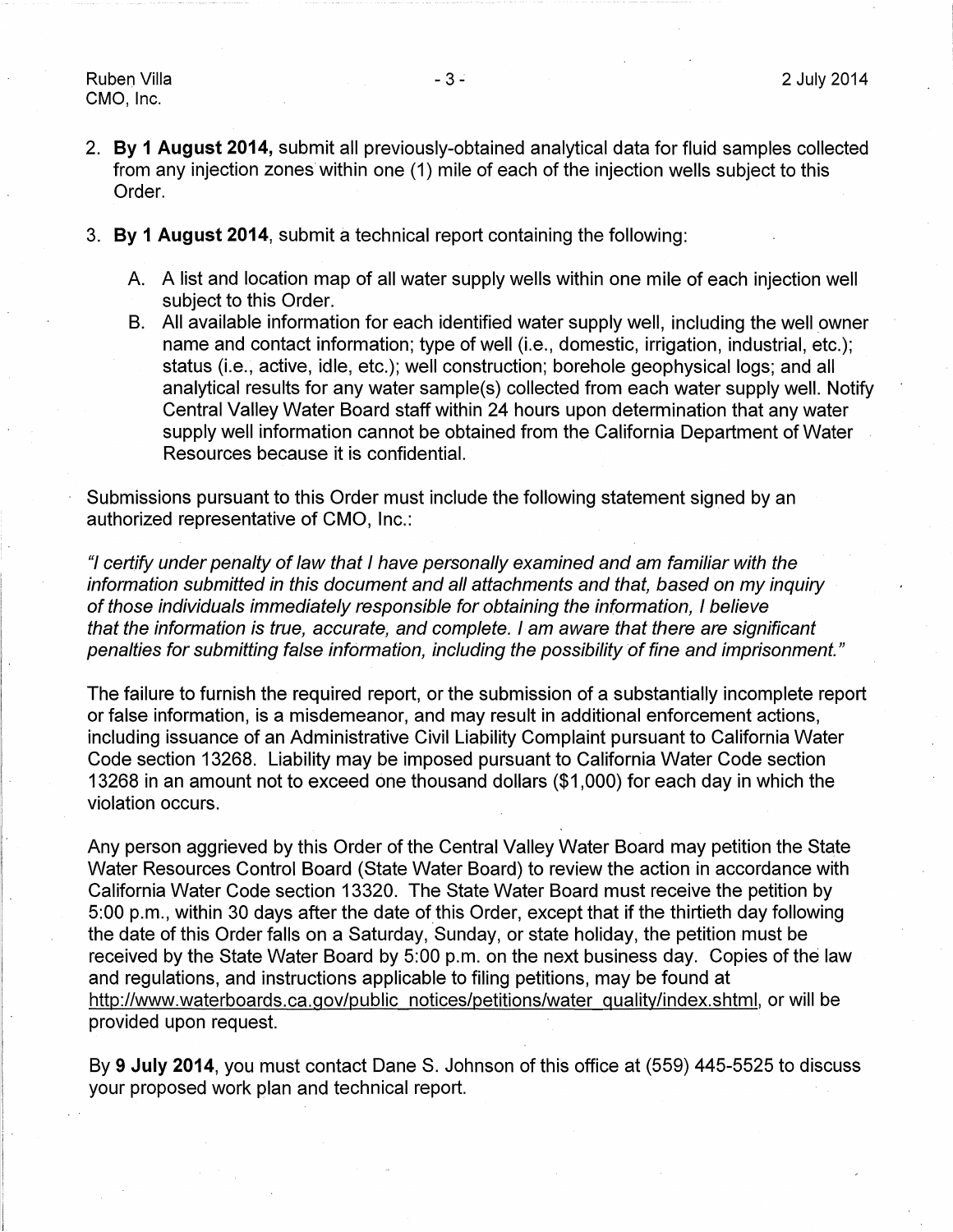2 July 2014

Ruben Villa CMO, Inc.

All required technical information must be submitted to the attention of:

Dane S. Johnson Central Valley Water Board 1685 E Street Fresno, CA 93706

In addition, all information is to be copied to the Division, to the attention of:

Steven R. Bohlen, State Oil and Gas Supervisor Department of Conservation, DOGGR 801 K Street Sacramento, CA 95814-3500

. Based on the information submitted in the work plan and/or technical report, additional information or action may be required.

Be advised that sections 13260 and 13264 of the California Water Code require any person who proposes to discharge waste that could affect waters of the state to submit a Report of Waste Discharge for any new discharge or change in the character, volume, or location of an existing discharge. Fluids produced by oil or gas extraction activities that can no longer be disposed of in the injection wells subject to this Order cannot be discharged to land or waters of the state prior to the issuance of Waste Discharge Requirements, and cannot be discharged to waters of the United States prior to the issuance of an National Pollutant Discharge Elimination System (NPDES) Permit. Failure to comply with these requirements may constitute a misdemeanor under Water Code section 13265 or a felony under Water Code section 13387, and may also subject CMO, Inc., to judicial or administrative civil liabilities. It is strongly recommended that you contact Central Valley Water Board staff to discuss any proposed changes to the discharge of the fluids that had previously been disposed of in an injection well subject to this Order.

Any questions regarding this matter should be directed to me at (559) 445-5116 or at Clay. Rodgers@waterboards.ca.gov.

 $d_{\alpha\zeta}\mathcal{J}$  . Koo

Clay L. Rodgers Assistant Executive Officer

Enclosure: Attachment A